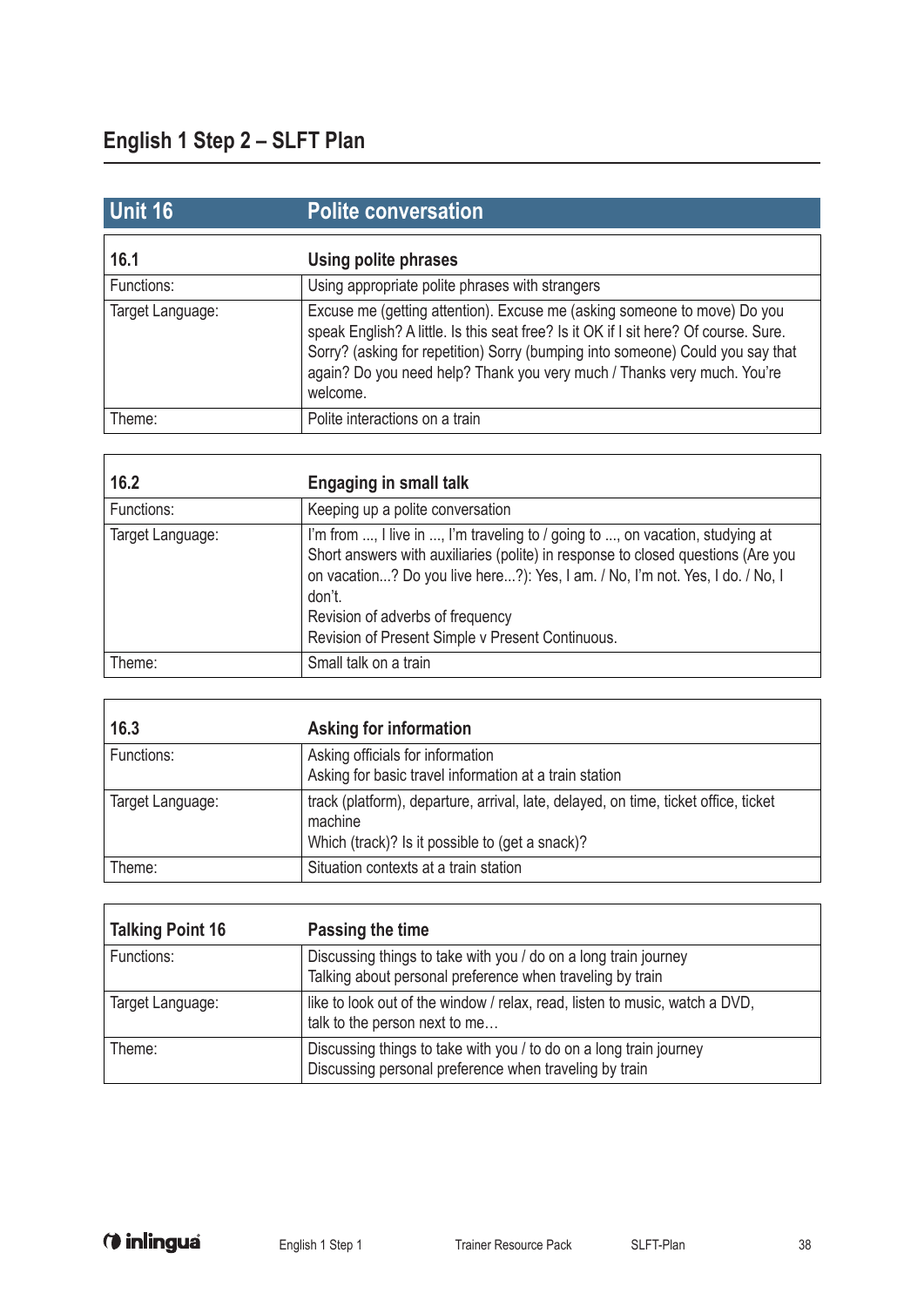| <b>Unit 17</b>   | ∣Looking back <sup>≀</sup>                                                                     |
|------------------|------------------------------------------------------------------------------------------------|
| 17.1             | Referring to the past                                                                          |
| Functions:       | Referring to past events                                                                       |
| Target Language: | Past Simple with was(n't)/were(n't)<br>Past time markers: yesterday, last (Monday)<br>was born |
| Theme:           | Quiz                                                                                           |

| 17.2             | Discussing things that happened (1)                                 |
|------------------|---------------------------------------------------------------------|
| Functions:       | Referring to things that happened in the past (using regular verbs) |
| Target Language: | Past Simple regular verbs                                           |
| Theme:           | Last year                                                           |

| 17.3             | Discussing things that happened (2)                                             |
|------------------|---------------------------------------------------------------------------------|
| Functions:       | Referring to things that happened in the past (using irregular verbs)           |
| Target Language: | Common irregular verbs in the Past Simple<br>Revision Past simple regular verbs |
| Theme:           | A past week                                                                     |

| <b>Talking Point 17</b> | A Bad Day                                                                                         |
|-------------------------|---------------------------------------------------------------------------------------------------|
| Functions:              | Referring to past events                                                                          |
| Target Language:        | Past Simple with was(n't)/were(n't)<br>Past time markers: yesterday, last (Monday),<br>I was born |
| Theme:                  | A normal or bad day at work, at home, traveling, on vacation                                      |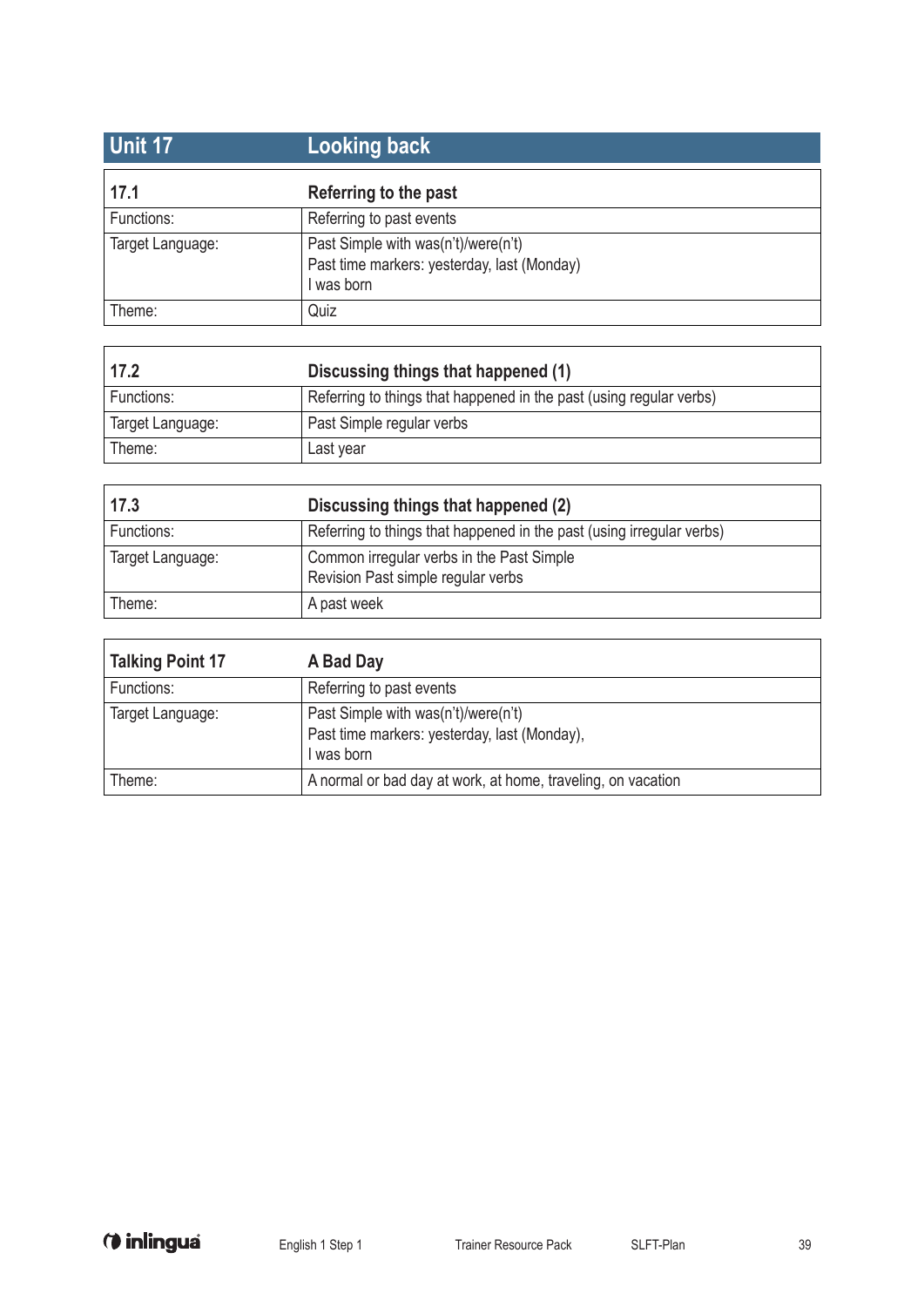| <b>Unit 18</b>   | <b>Technology</b>                                                                                                                                           |
|------------------|-------------------------------------------------------------------------------------------------------------------------------------------------------------|
| 18.1             | Describing shapes, sizes and weights                                                                                                                        |
| Functions:       | Referring to shapes of objects<br>Referring to key dimensions of objects<br>Referring to weights of objects                                                 |
| Target Language: | square, rectangle, circle, round, triangle<br>heavy, light, long, short, tall, (short)<br>How heavy? How long? How wide?<br>weights and linear measurements |
| Theme:           | The evolution of TV sets<br>The right size of TV screen for a room                                                                                          |

| 18.2             | <b>Explaining uses and purposes</b>                                     |
|------------------|-------------------------------------------------------------------------|
| Functions:       | Describing the basic functions and applications of tools and appliances |
| Target Language: | You use it to , It's for ing, You can  with it, It can s                |
| Theme:           | Gadgets for carrying, holding, storing and protecting electrical things |

| 18.3             | Understanding basic instructions                                                                                |
|------------------|-----------------------------------------------------------------------------------------------------------------|
| Functions:       | Understanding basic written technical instructions                                                              |
| Target Language: | Imperative + Do not / Don't<br>Basic instruction vocab: switch on/off, battery, plug in, cable, socket, charge, |
| Theme:           | Basic written instructions                                                                                      |

| <b>Talking Point 18</b> | <b>Gadgets</b>                                                                             |
|-------------------------|--------------------------------------------------------------------------------------------|
| Functions:              | Describing and explaining the use of gadgets. Giving instructions on how to<br>use gadgets |
| Target Language:        | Revision of Unit 18<br>Useful gadgets                                                      |
| Theme:                  | Especially useful gadgets                                                                  |

 $\overline{1}$ 

٦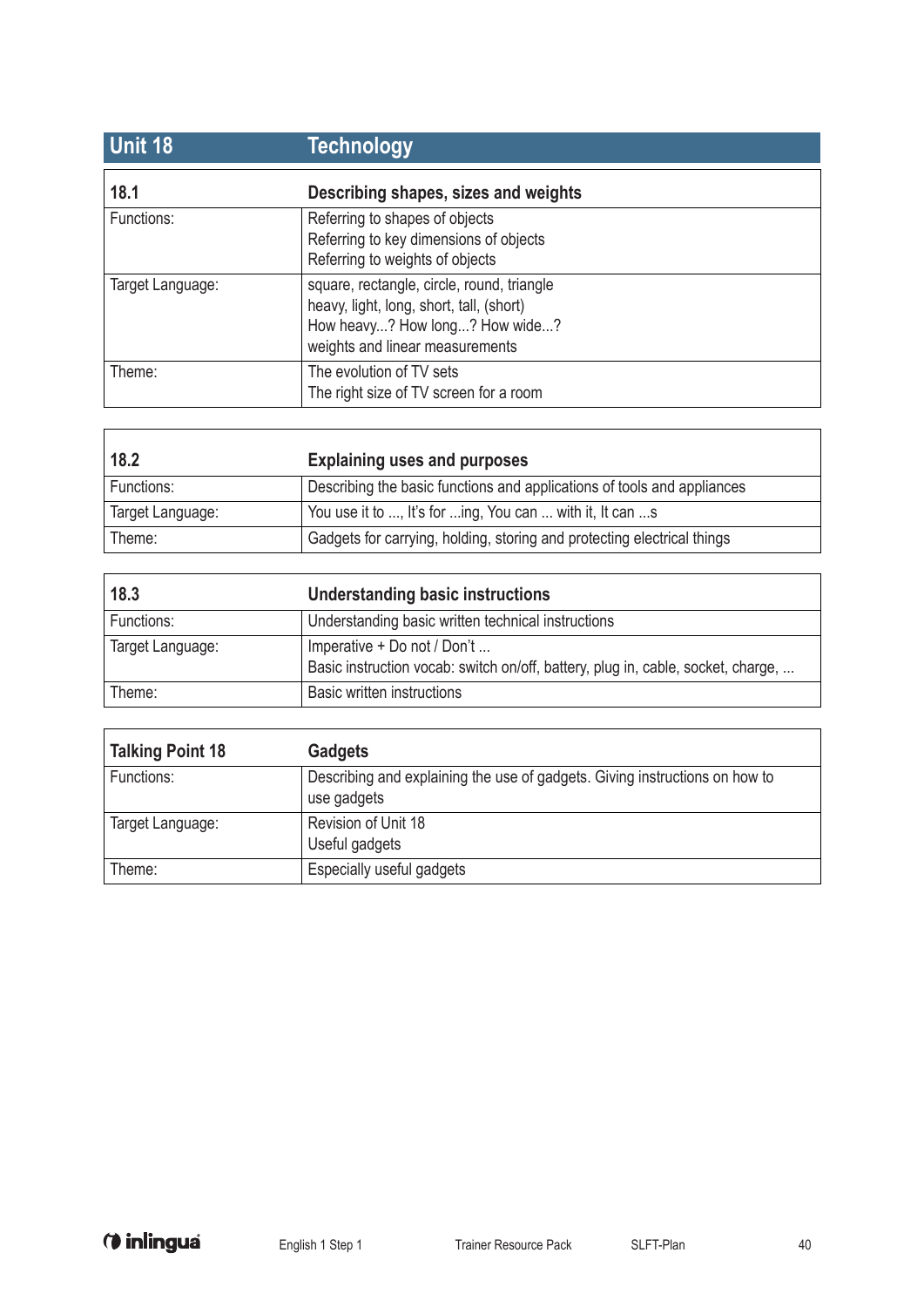| Unit 19          | <b>Having fun</b>                                                                                                                                   |
|------------------|-----------------------------------------------------------------------------------------------------------------------------------------------------|
| 19.1             | Describing experiences and feelings                                                                                                                 |
| Functions:       | Describing experiences and feelings                                                                                                                 |
| Target Language: | good, bad, excellent, great, fun, funny, difficult, easy, hard/tough, dangerous,<br>safe, relaxing, scary, frightening, boring, interesting, crazy, |
| Theme:           | Fun experiences in the past (amusement park)                                                                                                        |

| 19.2             | <b>Making comparisons</b>                             |
|------------------|-------------------------------------------------------|
| Functions:       | Making simple comparisons                             |
| Target Language: | Comparatives: er than, more/less  than, better, worse |
| Theme:           | Comparing options for a day's leisure                 |

| 19.3             | <b>Talking about extremes</b>                                                                    |
|------------------|--------------------------------------------------------------------------------------------------|
| Functions:       | Referring to superlatives                                                                        |
| Target Language: | Adjectives to describe styles and colors                                                         |
| Theme:           | Superlatives: the est, the most/least<br>Irregular Superlatif: the best, the worst, the farthest |

| Talking Point 19 | Crazy, but fun                 |
|------------------|--------------------------------|
| Functions:       | Talking about eccentric sports |
| Target Language: | Revision                       |
| Theme:           | Eccentric sports               |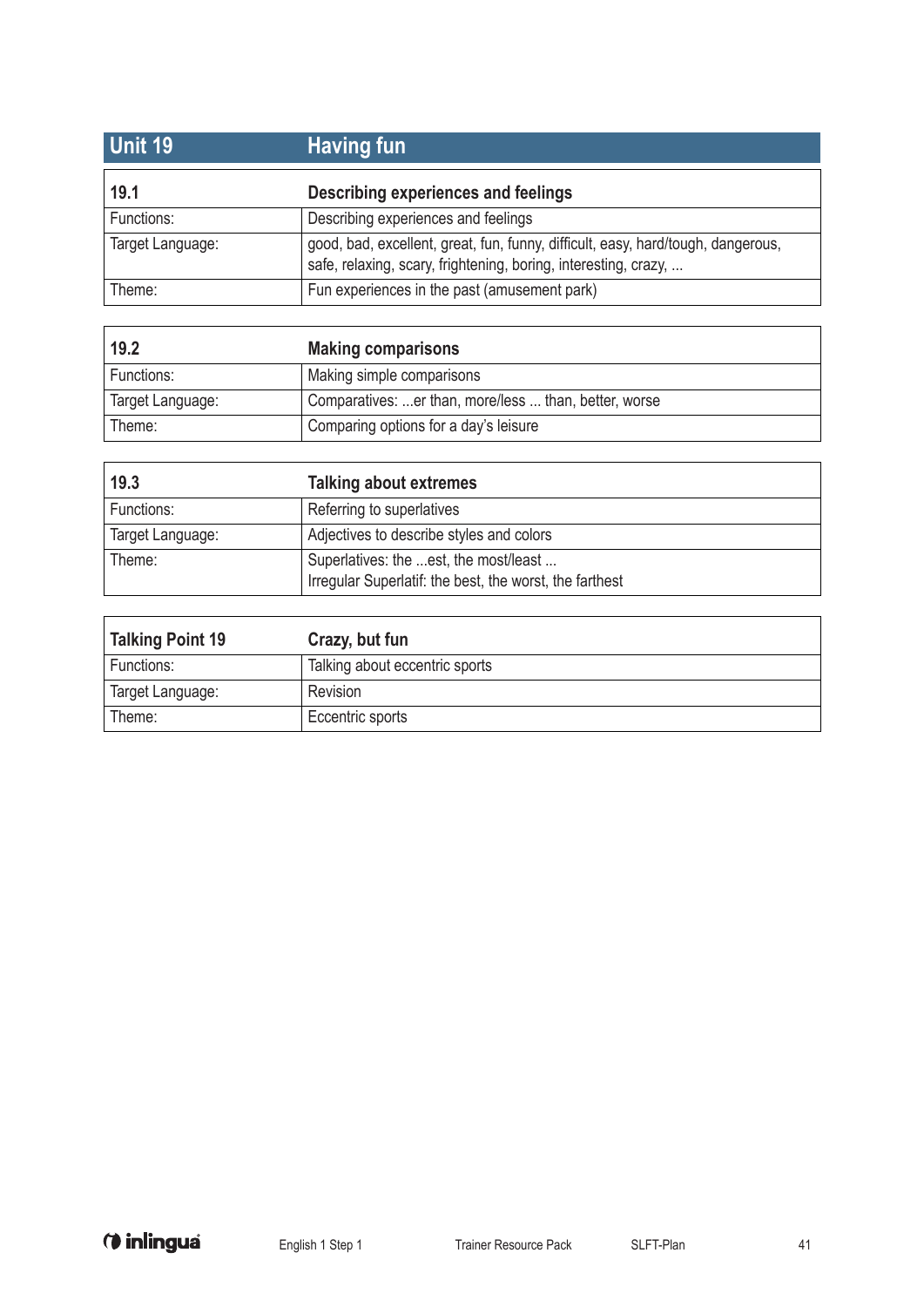| <b>Unit 20</b>   | <b>Arrangements</b>                                                                                                                                                                    |
|------------------|----------------------------------------------------------------------------------------------------------------------------------------------------------------------------------------|
| 20.1             | Arranging to meet someone                                                                                                                                                              |
| Functions:       | Suggesting dates and times to meet<br>Discussing availability to meet<br>Using basic telephoning language                                                                              |
| Target Language: | Shall I/we? Let's Where shall we? Are you free ? busy<br>That's OK for me. That's good.<br>I'll (spontaneous decisions)<br>Basic phoning language: Hello, It's  / This is  / Is that ? |
| Theme:           | Arrangements to meet                                                                                                                                                                   |

| 20.2             | Describing locations in cities                                                                                                                                                                                                  |
|------------------|---------------------------------------------------------------------------------------------------------------------------------------------------------------------------------------------------------------------------------|
| Functions:       | Describing the locations of places in cities                                                                                                                                                                                    |
| Target Language: | Street/Road vocab: intersection, crossroads, traffic lights, traffic circle, sidewalk,<br>expressway, (street) map<br>next to, in front of, across from, between, behind, straight ahead, to look for<br>Revision of left/right |
| Theme:           | Descriptions where to meet                                                                                                                                                                                                      |

| 20.3             | Summing up arrangements                                                          |
|------------------|----------------------------------------------------------------------------------|
| Functions:       | Describing the nature and timing of future arrangements                          |
| Target Language: | Present Continuous as future<br>Object pronouns: me, you, him, her, it, us, them |
| Theme:           | Reported arrangements                                                            |

| <b>Talking Point 20</b> | There and back                                               |
|-------------------------|--------------------------------------------------------------|
| Functions:              | Talking about travel preparation and discussing arrangements |
| Target Language:        | Revision                                                     |
| Theme:                  | Travel preparation and arrangements                          |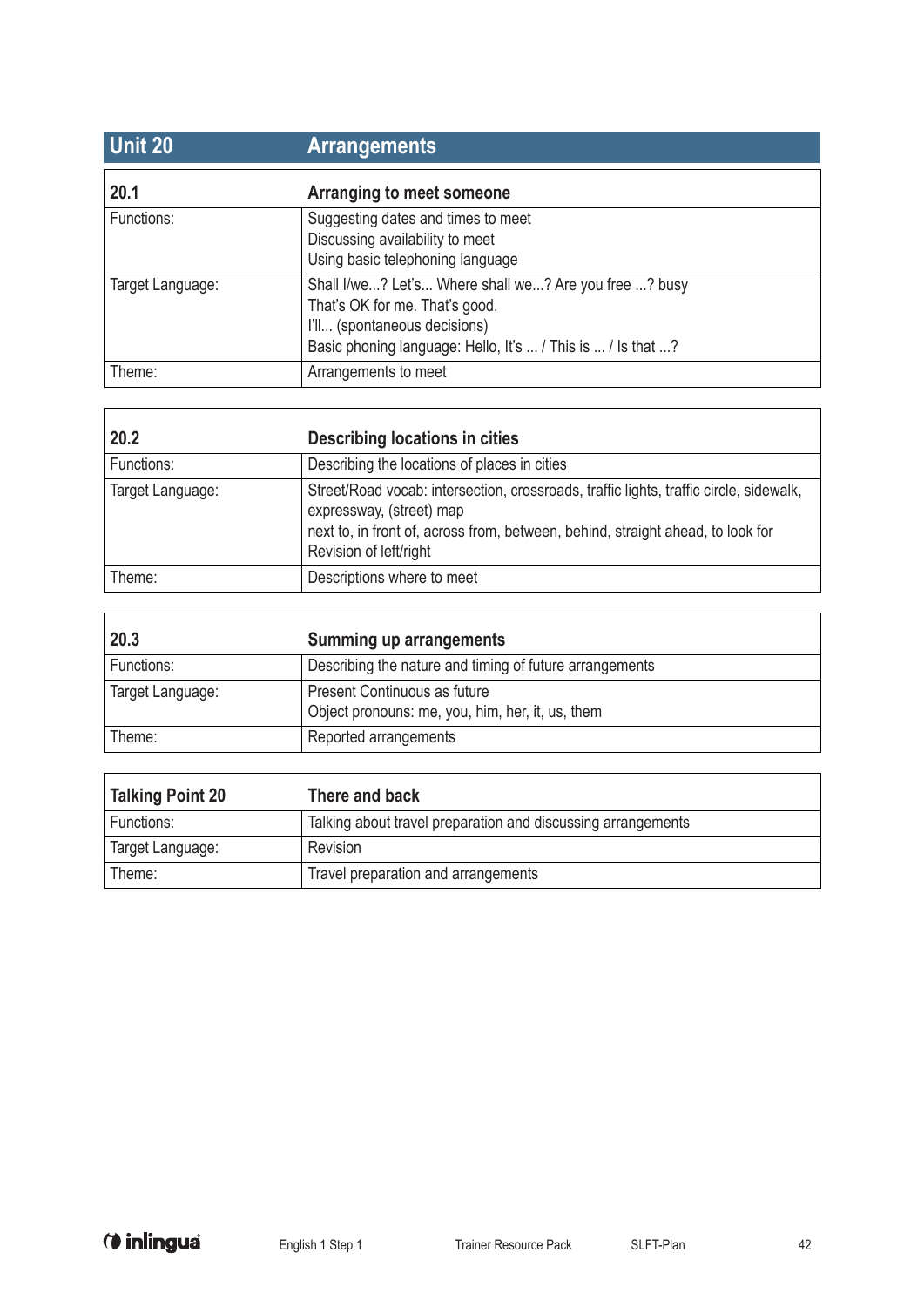| <b>Unit 21</b>   | <b>Nature</b>                                                                                                                                                  |
|------------------|----------------------------------------------------------------------------------------------------------------------------------------------------------------|
| 21.1             | <b>Talking about animals</b>                                                                                                                                   |
| Functions:       | Referring to well-known animals                                                                                                                                |
| Target Language: | dog, cat, fish, bird, horse, cow, sheep, (sheep), mouse, (mice), bear, monkey,<br>lion, tiger, elephant, whale, dolphin, chicken, frog<br>pet, farm, zoo, wild |
| Theme:           | Multiple choice animal quiz                                                                                                                                    |

| 21.2             | Referring to parts of the body                                                  |
|------------------|---------------------------------------------------------------------------------|
| Functions:       | Referring to parts of the body                                                  |
| Target Language: | head, body, arm, leg, hand, foot/feet, tooth/teeth, neck, ear, nose, mouth, eye |
| Theme:           | Interesting facts about animal morphology                                       |

| 21.3             | Talking about dangerous creatures                                                                                                                                                 |
|------------------|-----------------------------------------------------------------------------------------------------------------------------------------------------------------------------------|
| Functions:       | Referring to presence and absence with some, any, no, none                                                                                                                        |
| Target Language: | some / any / no, none<br>Dangerous creatures (some passive vocab): snake, spider, scorpion, shark,<br>crocodile, bee, mosquito<br>poisonous (with snakes = venomous), bite, sting |
| Theme:           | Dangerous animals in different countries                                                                                                                                          |

| <b>Talking Point 21</b> | <b>Wild experiences</b>                                                                  |
|-------------------------|------------------------------------------------------------------------------------------|
| Functions:              | Telling anecdotes about amusing or hairy encounters with animals                         |
| Target Language:        | see-saw, hear-heard, find-found, step-stepped on, chase-chased, bite-bit,<br>sting-stung |
| Theme:                  | Anecdotes about amusing or hairy encounters with animals                                 |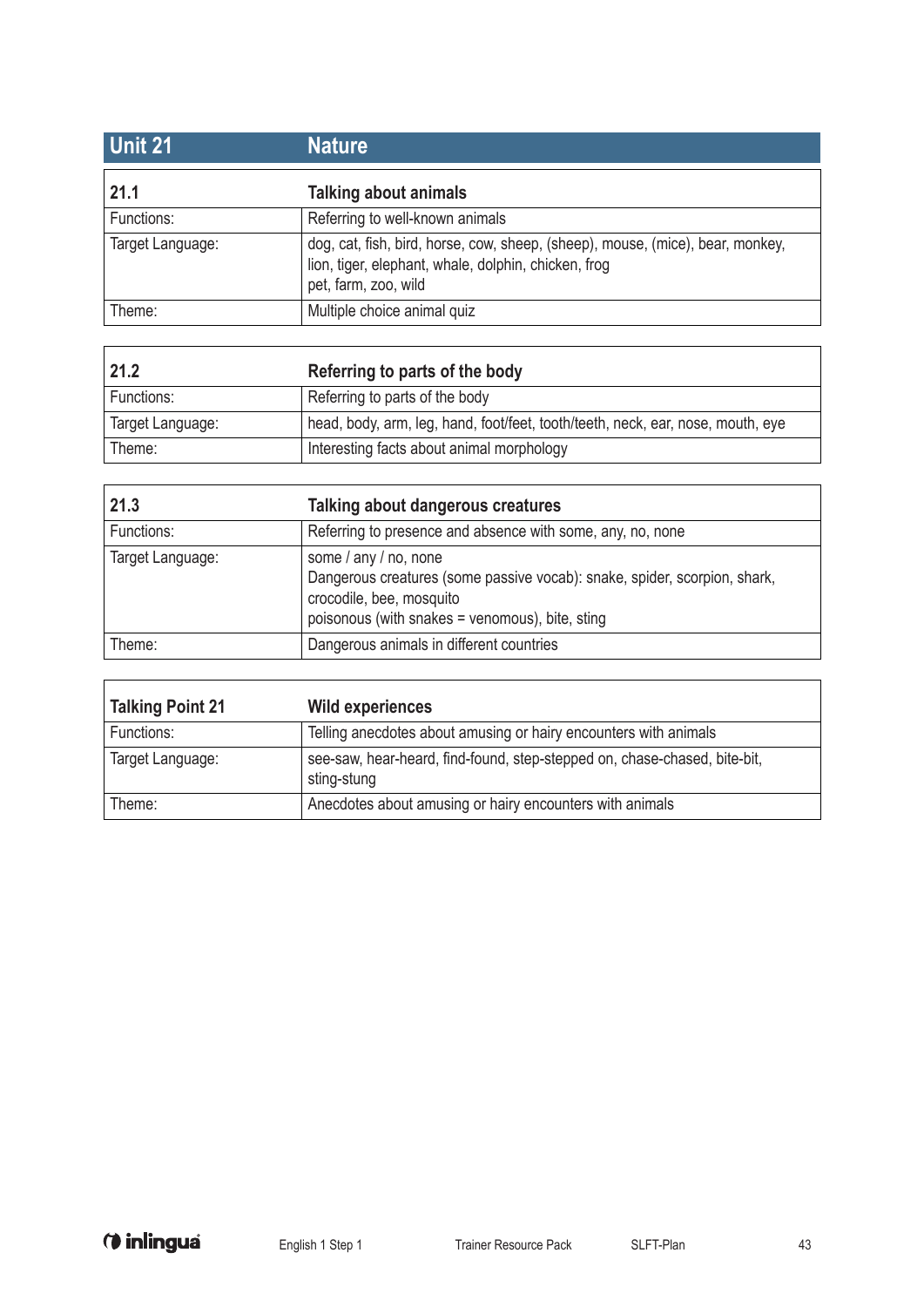| <b>Unit 22</b>   | <b>Explanations</b>                                                                                                           |
|------------------|-------------------------------------------------------------------------------------------------------------------------------|
| 22.1             | Discussing the meaning of words                                                                                               |
| Functions:       | Asking about and explaining the meaning of words                                                                              |
| Target Language: | Compounds with some / any / no: body. one, thing<br>to call (use name)<br>Relative pronouns: (person) who, (thing) which/that |
| Theme:           | A guided tour of a museum                                                                                                     |

| 22.2             | <b>Talking about quantities</b>                                                                      |
|------------------|------------------------------------------------------------------------------------------------------|
| Functions:       | Talking about countable and uncountable quantities                                                   |
| Target Language: | Countable and uncountable nouns<br>How much? How many?<br>Extensions of numbers: thousands, millions |
| Theme:           | Extension of museum context: factual information                                                     |

| 22.3             | Talking about large and small quantities                                                                                              |
|------------------|---------------------------------------------------------------------------------------------------------------------------------------|
| Functions:       | Talking about approximate countable and uncountable quantities                                                                        |
| Target Language: | much/many in questions<br>a lot / (only) a little / (only) a few in positive statements<br>not much / not many in negative statements |
| Theme:           | Submarine Museum                                                                                                                      |

| <b>Talking Point 22</b> | <b>Expertise</b>                            |
|-------------------------|---------------------------------------------|
| Functions:              | Giving facts about an area of expertise     |
| Target Language:        | What do you call a thing that  / person who |
| Theme:                  | Who wants to be a Millionaire?              |

ı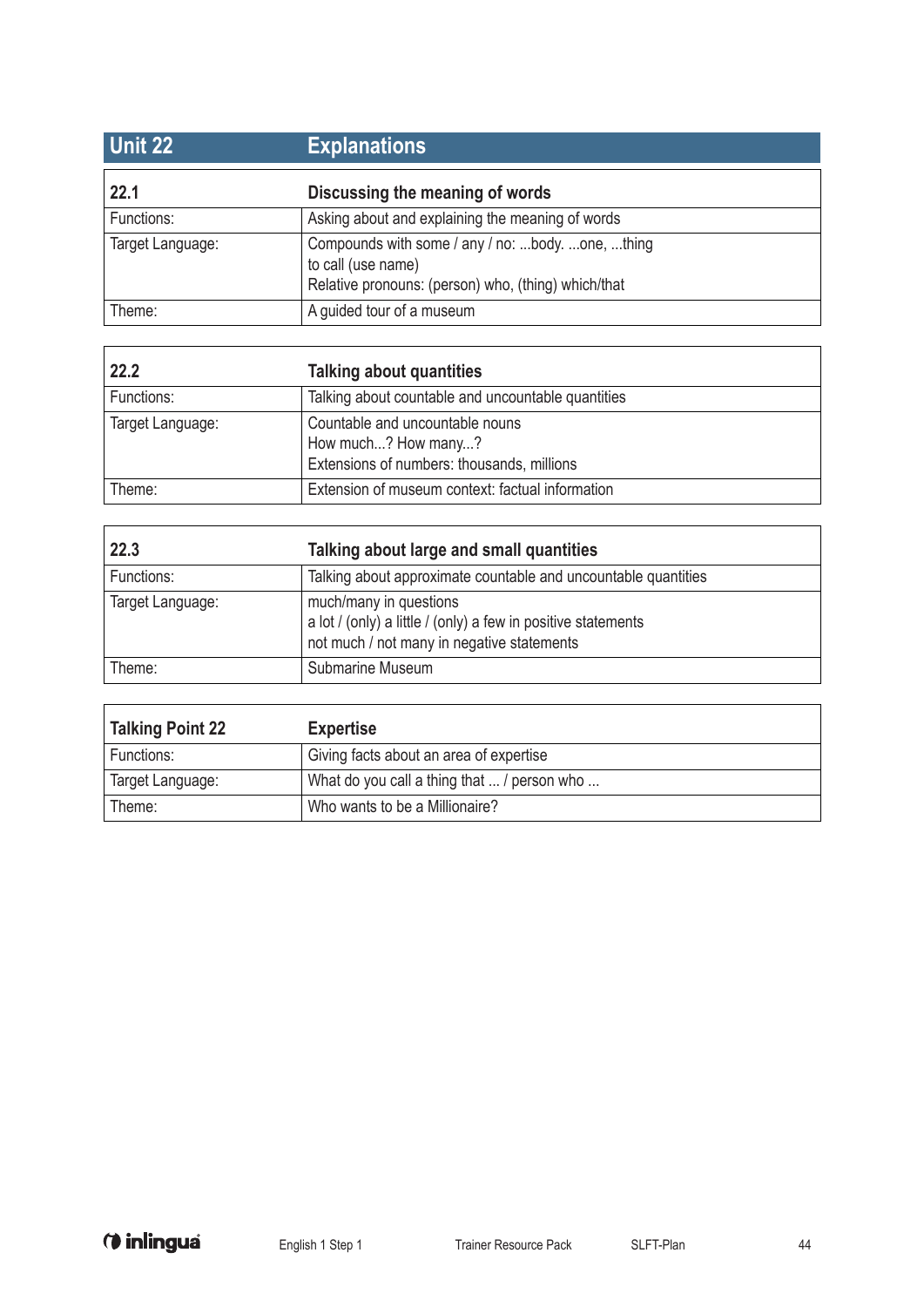| <b>Unit 23</b>   | <b>Work</b>                                                                                       |
|------------------|---------------------------------------------------------------------------------------------------|
| 23.1             | Discussing requirements and abilities                                                             |
| Functions:       | Discussing requirements and abilities                                                             |
| Target Language: | be able to (have to be able to / need to be able to)<br>know how to, learn (how) to, important to |
| Theme:           | General abilities required to do different jobs                                                   |

| 23.2             | <b>Describing actions</b>                                                       |
|------------------|---------------------------------------------------------------------------------|
| Functions:       | Describing the characteristics of actions                                       |
| Target Language: | Adverbs of manner: quickly, slowly, carefully, easily, safely, fast, hard, well |
| Theme:           | Extension of 23.1 theme                                                         |

| 23.3             | <b>Talking about precautions</b>                                           |
|------------------|----------------------------------------------------------------------------|
| Functions:       | Expressing warnings and describing precautions                             |
| Target Language: | must / must not / mustn't<br>warning, caution, danger<br>If, Before, When, |
| Theme:           | Safety notices and safety explanations (danger at work)                    |

| <b>Talking Point 23</b> | What a job                                                                             |
|-------------------------|----------------------------------------------------------------------------------------|
| Functions:              | Talking about the most difficult/dangerous jobs<br>What skills/abilities are required? |
| Target Language:        | Revision                                                                               |
| Theme:                  | Discussion about the most difficult/dangerous jobs                                     |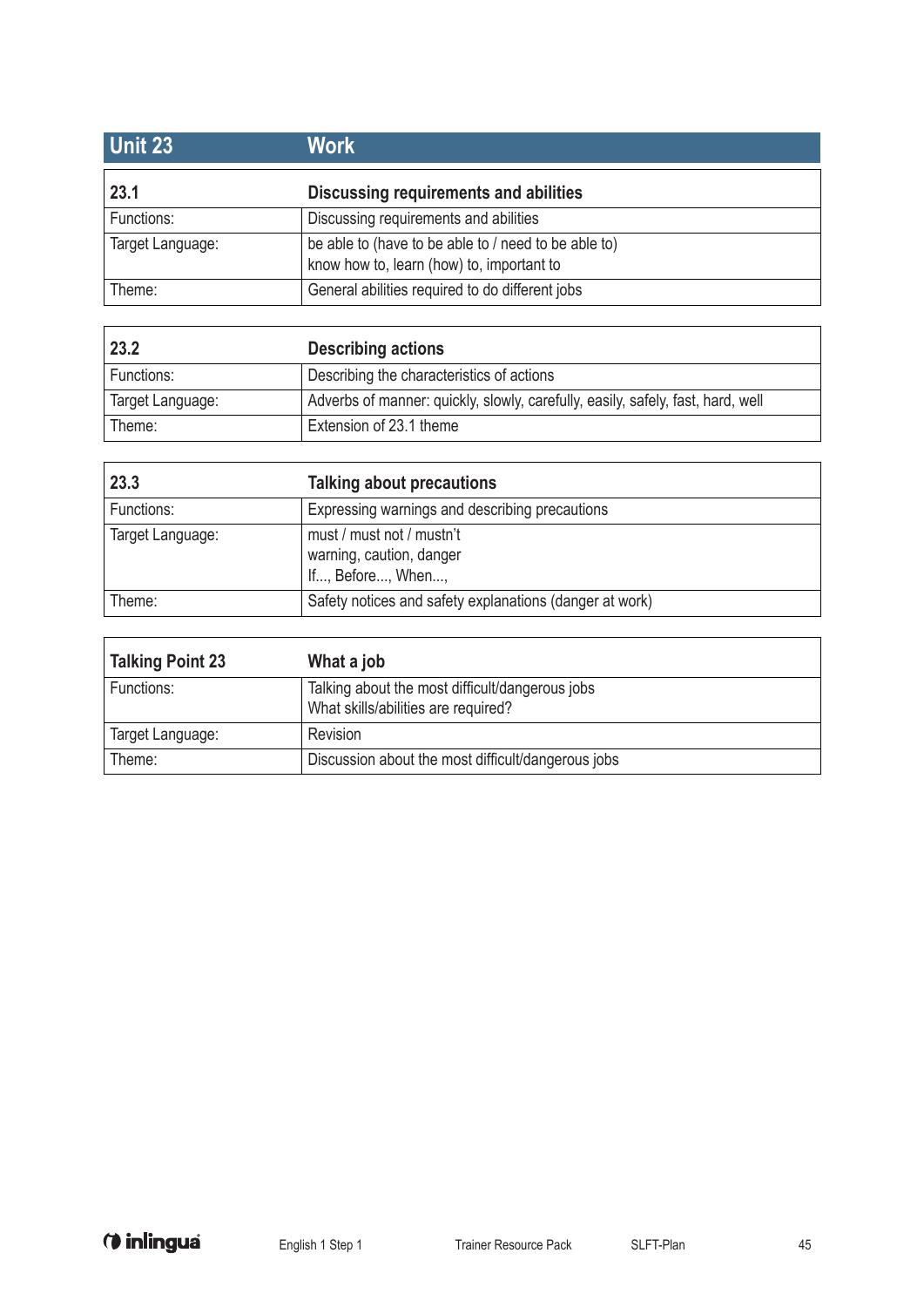| <b>Unit 24</b>   | <b>Visiting</b>                                                |
|------------------|----------------------------------------------------------------|
| 24.1             | Referring to near and distant objects                          |
| Functions:       | Talking about near and distant things                          |
| Target Language: | this/that, these/those, this one, that one, here, (over) there |
| Theme:           | A visit to someone's home                                      |

| 24.2             | <b>Receiving visitors</b>                                                                                                                                                                                |
|------------------|----------------------------------------------------------------------------------------------------------------------------------------------------------------------------------------------------------|
| Functions:       | Using appropriate polite expressions as a host and guest                                                                                                                                                 |
| Target Language: | after you, take/have a seat, Shall I take your coat? That's very kind of you. Do<br>you mind if ? Not at all.<br>Too: Is it too hot in here?<br>enough: Are you warm enough? Did you have enough to eat? |
| Theme:           | A reception at someone's home                                                                                                                                                                            |

| 24.3             | Giving advice                                               |
|------------------|-------------------------------------------------------------|
| Functions:       | Offering advice                                             |
| Target Language: | You should/shouldn't You should always/never                |
| Theme:           | Advice on cultural etiquette issues for different countries |

| <b>Talking Point 24</b> | Let's party                                                                              |
|-------------------------|------------------------------------------------------------------------------------------|
| Functions:              | Talking about how to throw a good party (advice), relating to appropriate<br>experiences |
| Target Language:        | Revision, some passive vocabulary according to your needs                                |
| Theme:                  | How to throw a good party                                                                |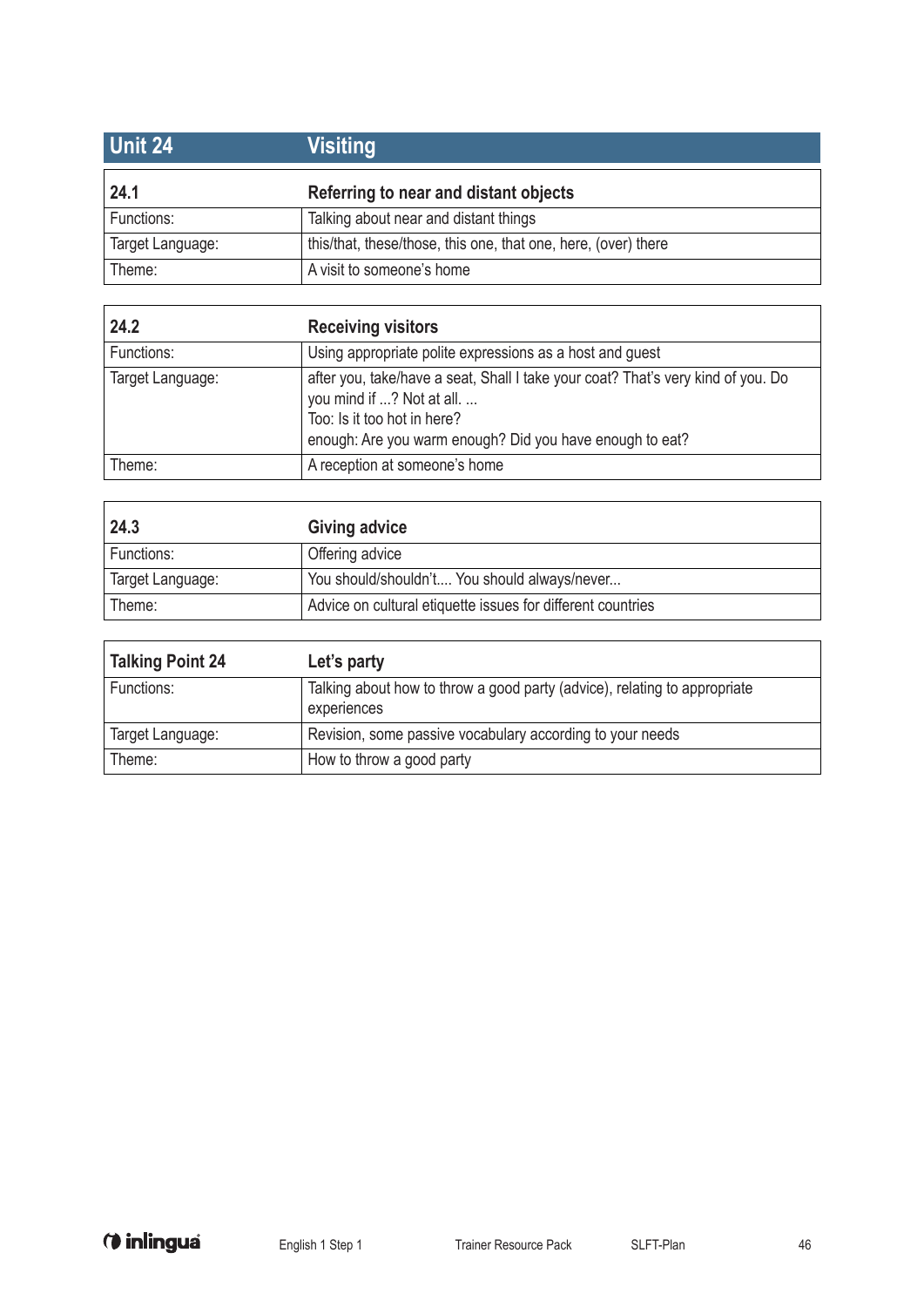| <b>Unit 25</b>   | <b>Consumer society</b>                                                                                                                     |
|------------------|---------------------------------------------------------------------------------------------------------------------------------------------|
| 25.1             | <b>Making decisions</b>                                                                                                                     |
| Functions:       | Making and responding to suggestions                                                                                                        |
| Target Language: | What about ing? Do you think? What do you think? I (don't) think so.<br>I think we should  / I don't think we should<br>Good idea. I agree. |
| Theme:           | Colleagues at work deciding where to go out                                                                                                 |

| 25.2             | <b>Making plans</b>                                                        |
|------------------|----------------------------------------------------------------------------|
| Functions:       | Formulating plans                                                          |
| Target Language: | (don't) need to, (don't) have to<br>(very) / (not) (too) important<br>also |
| Theme:           | Extension of 25.1 – arrangements that need to be made                      |

| 25.3             | <b>Discussing plans</b>                             |
|------------------|-----------------------------------------------------|
| Functions:       | Describing plans<br>Questioning plans               |
| Target Language: | Plans with going to<br>How: (How are you going to?) |
| Theme:           | Plans for a weekend's entertainment                 |

| <b>Talking Point 25</b> | <b>Tourist information</b>                                                     |
|-------------------------|--------------------------------------------------------------------------------|
| Functions:              | Designing a tourist information website for your home city / region / country  |
| Target Language:        | Revision                                                                       |
| Theme:                  | Designing a tourist information website for your home city / region / country. |

 $\Gamma$ 

h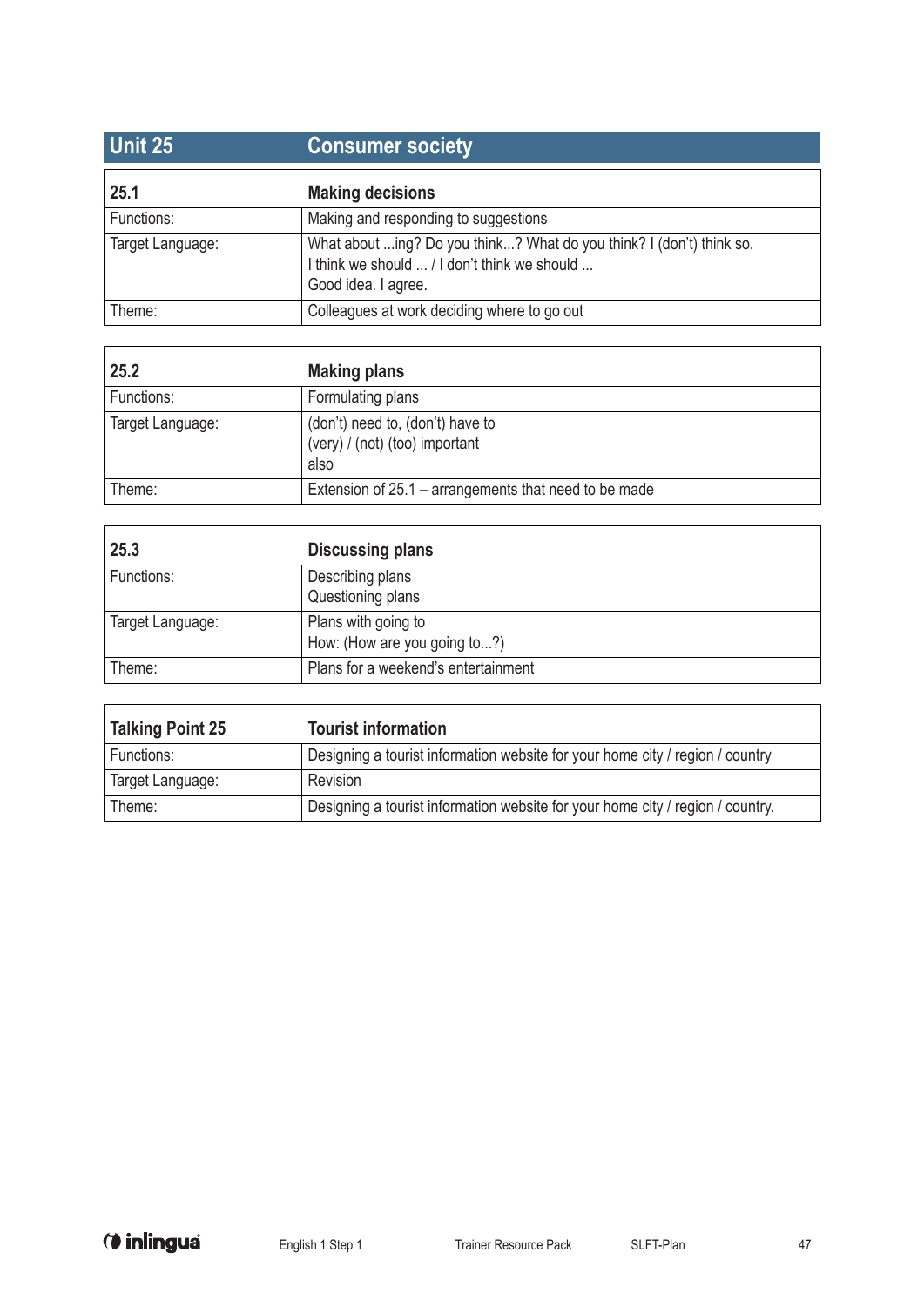| <b>Unit 26</b>   | <b>Connected</b>                                                                                                                                                                                                                        |
|------------------|-----------------------------------------------------------------------------------------------------------------------------------------------------------------------------------------------------------------------------------------|
| 26.1             | <b>Writing emails</b>                                                                                                                                                                                                                   |
| Functions:       | Talking about emails and traditional correspondence                                                                                                                                                                                     |
| Target Language: | Essential language relating to emails and snail mail:<br>email, message, letter, envelope, stamp, postcard, send, receive, post office,<br>snail mail<br>Dear, Hi, Mr/Ms/Mrs/Miss, Best wishes, Best regards, Thanks for (your message) |
| Theme:           | New and traditional correspondence                                                                                                                                                                                                      |

| 26.2             | <b>Understanding websites</b>                                                                                                                                                            |
|------------------|------------------------------------------------------------------------------------------------------------------------------------------------------------------------------------------|
| Functions:       | Understanding common words on websites                                                                                                                                                   |
| Target Language: | Key website language: website, homepage, webpage, www = worldwide web, link<br>(hyperlink), address (of website), back, print, download, search, keyword, log in,<br>user name, password |
| Theme:           | Webpage realia                                                                                                                                                                           |

| 26.3             | <b>Making telephone calls</b>                                                                                                                                                                                                     |
|------------------|-----------------------------------------------------------------------------------------------------------------------------------------------------------------------------------------------------------------------------------|
| Functions:       | Making simple telephone calls                                                                                                                                                                                                     |
| Target Language: | Simple telephoning language: Hello, Is that/this (person/company)? Speaking,<br>Who's calling? Just a moment, Could/May I speak to ?<br>Coping language: Sorry, could you say that again? Could you speak more slowly,<br>please? |
| Theme:           | Situational telephoning to make basic enquiries                                                                                                                                                                                   |

| <b>Talking Point 26</b> | Surfing the web                                                                                             |
|-------------------------|-------------------------------------------------------------------------------------------------------------|
| Functions:              | Talking about interesting/useful websites                                                                   |
| Target Language:        | Revision, some passive vocabulary may be introduced according to the needs<br>and interest of your learners |
| Theme:                  | Learners views on interesting and/or useful websites                                                        |

J.

 $\overline{1}$ 

٦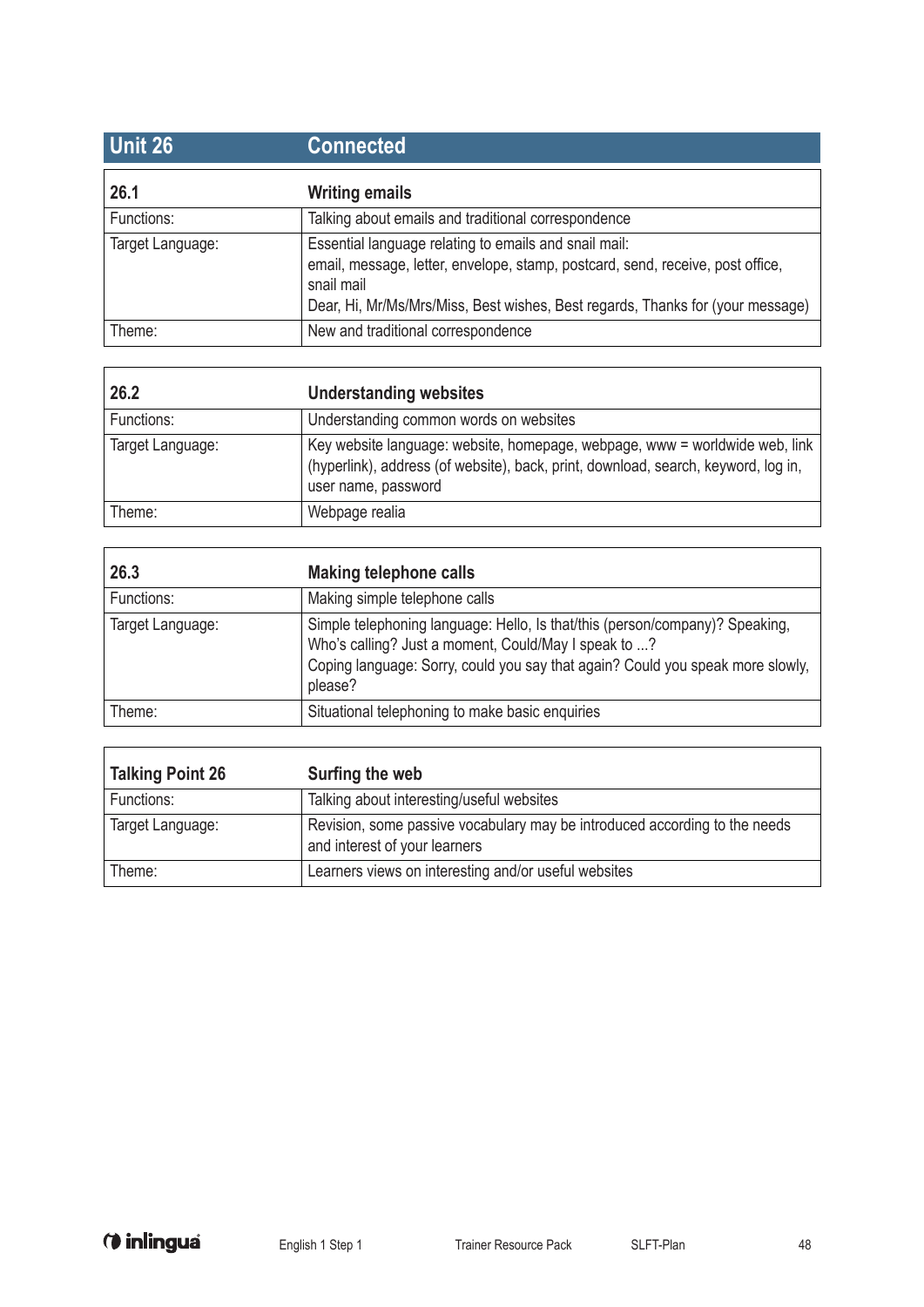| <b>Unit 27</b>   | <b>Experiences</b>                                                          |
|------------------|-----------------------------------------------------------------------------|
| 27.1             | Discussing interesting things you've done (1)                               |
| Functions:       | Referring to things you've done (using regular verbs)                       |
| Target Language: | Present Perfect with indefinite time, and with ever / never (regular verbs) |
| Theme:           | Memorable 'action' experiences                                              |

| 27.2             | Discussing interesting things you've done (2)                                                                    |
|------------------|------------------------------------------------------------------------------------------------------------------|
| Functions:       | Referring to things you've done (using irregular verbs)                                                          |
| Target Language: | Present Perfect with indefinite time, ever / never (common irregular verbs)<br>been to $(=$ to go and come back) |
| Theme:           | Memorable (tourist) experiences                                                                                  |

| 27.3             | Referring to periods of time                  |
|------------------|-----------------------------------------------|
| Functions:       | Referring to unfinished periods of time       |
| Target Language: | Present Perfect with for / since + How long ? |
| Theme:           | Historical features and tourist attractions   |

| <b>Talking Point 27</b> | <b>English experiences</b>                                                                                             |
|-------------------------|------------------------------------------------------------------------------------------------------------------------|
| Functions:              | Talking about learners' previous experiences of using English – things they have<br>haven't done                       |
| Target Language:        | Revision<br>(e.g. made a phone call, written an email, bought a train ticket, asked for<br>directions, ordered a meal, |
| Theme:                  | Learners' previous experiences of using English                                                                        |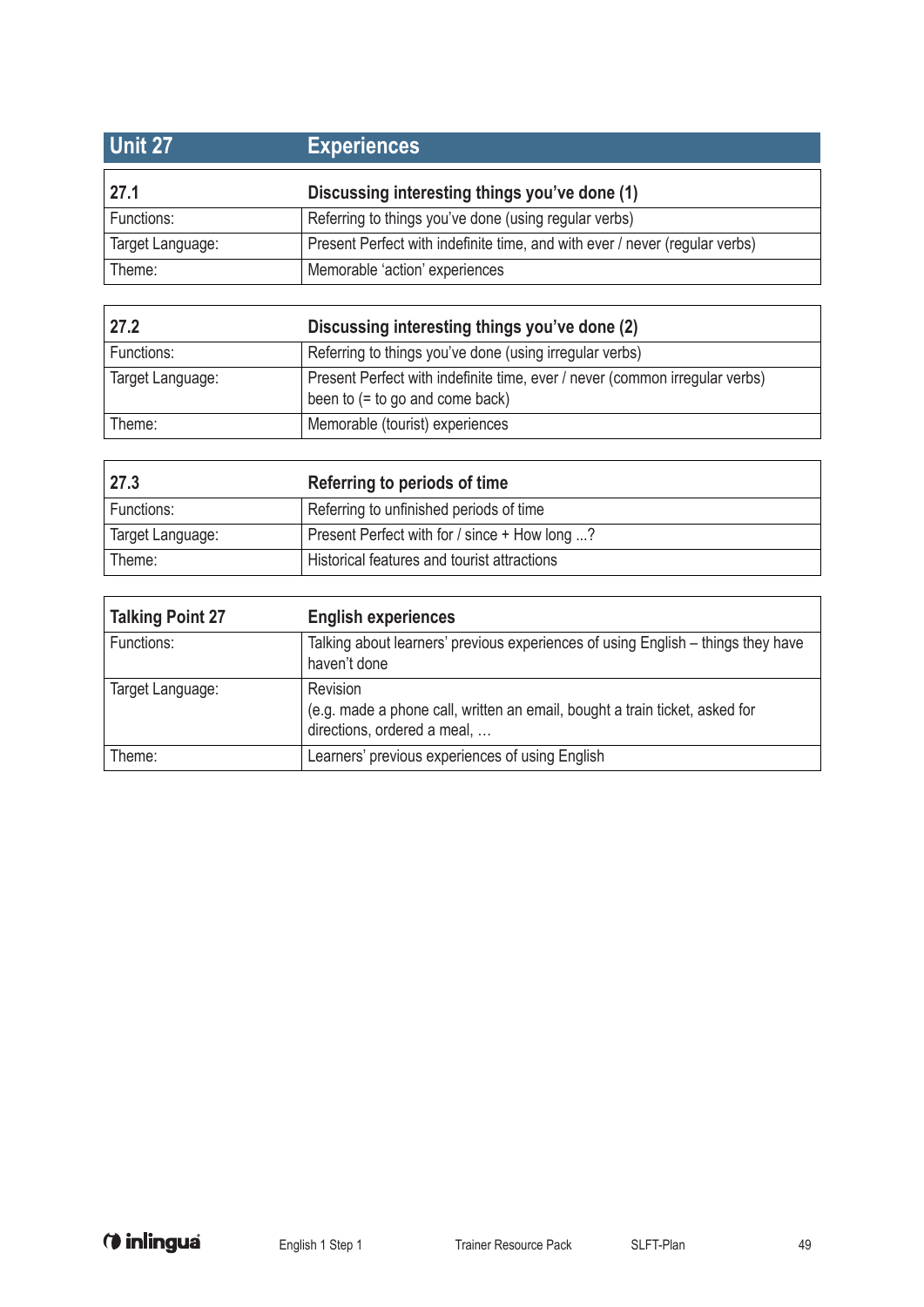| <b>Unit 28</b>   | <b>Preparation</b>                                                                                                                                                            |
|------------------|-------------------------------------------------------------------------------------------------------------------------------------------------------------------------------|
| 28.1             | Talking about domestic tasks                                                                                                                                                  |
| Functions:       | Referring to domestic tasks                                                                                                                                                   |
| Target Language: | Domestic task vocabulary: clean, wash (the floor), wash up, vacuum cleaner,<br>to vacuum, do the washing, cut the grass / mow the lawn, take out bin/garbage<br>bags, $\dots$ |
| Theme:           | Domestic tasks to complete before a reception                                                                                                                                 |

| 28.2             | Talking about progress                                                                                                                                                                                                                 |
|------------------|----------------------------------------------------------------------------------------------------------------------------------------------------------------------------------------------------------------------------------------|
| Functions:       | Referring to jobs that you have and haven't done                                                                                                                                                                                       |
| Target Language: | Present Perfect with  yet? not yet, already, just<br>Reinforcement of present perfect / extension of irregular verbs: put (bottles) in<br>the fridge, bought (item), got enough (chairs, glasses), told (people what time to<br>come), |
| Theme:           | List of tasks you musn't forget                                                                                                                                                                                                        |

| 28.3             | Talking about travel preparations                                                                                                                 |
|------------------|---------------------------------------------------------------------------------------------------------------------------------------------------|
| Functions:       | Referring to common travel-preparation tasks                                                                                                      |
| Target Language: | Travel preparation vocabulary: get a visa, change money, local currency, travel<br>insurance, injection, sun cream, sunglasses, swimming costume, |
| Theme:           | Travel-preparation tasks                                                                                                                          |

| <b>Talking Point 28</b> | <b>Moving</b>                    |
|-------------------------|----------------------------------|
| Functions:              | Moving to a new home             |
| Target Language:        | Revision of moving vocabulary    |
| Theme:                  | To Dos when moving to a new home |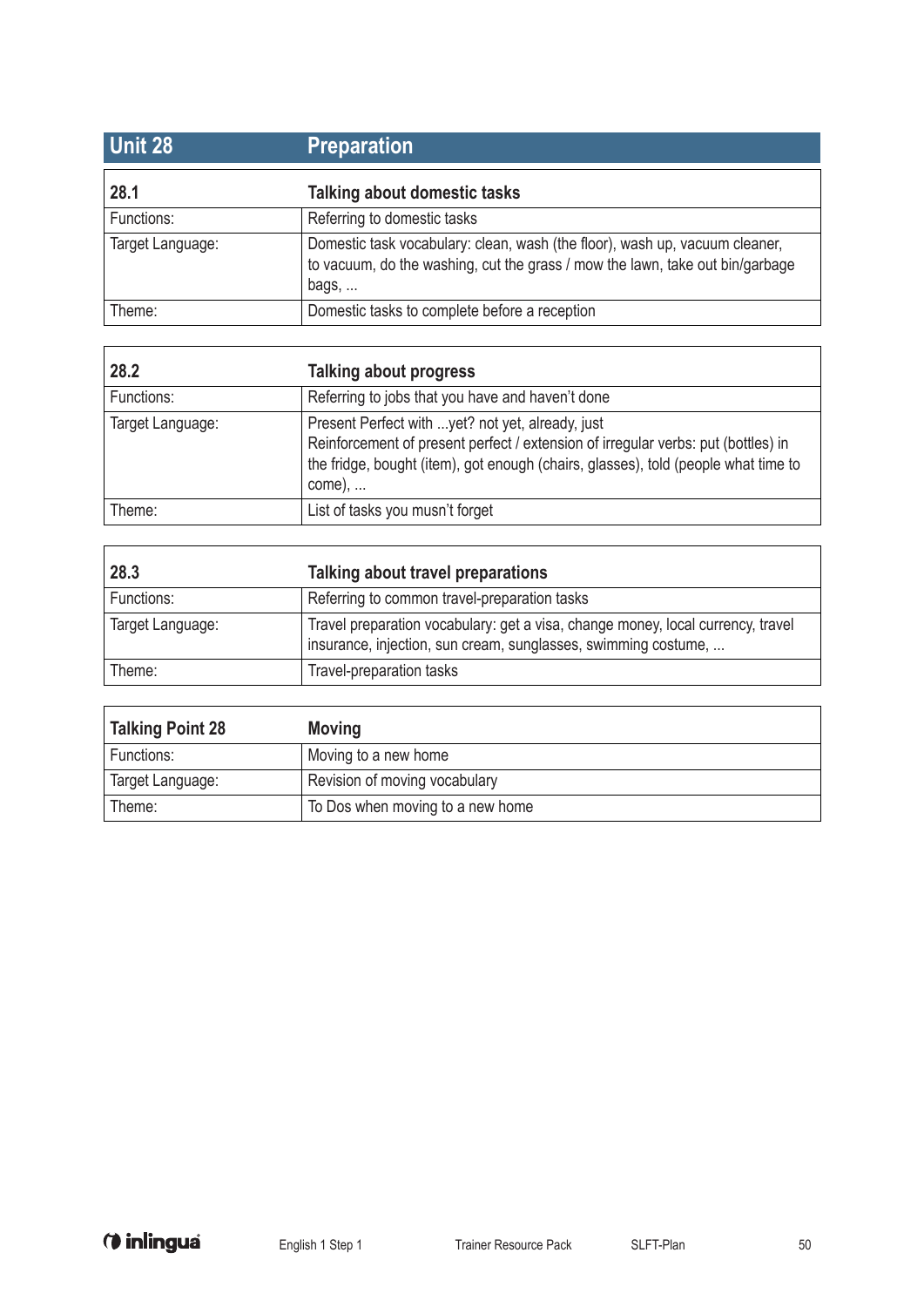| <b>Unit 29</b>   | Transportation                                                                                                                                                                                                                                          |
|------------------|---------------------------------------------------------------------------------------------------------------------------------------------------------------------------------------------------------------------------------------------------------|
| 29.1             | Talking about transportation                                                                                                                                                                                                                            |
| Functions:       | Referring to different forms of transportation                                                                                                                                                                                                          |
| Target Language: | Transportation vocabulary: review and extension: (air)plane, car, lorry/truck,<br>vehicle, bus, coach (UK), ship, ferry, helicopter, ambulance, police car, fire<br>engine, bike, petrol/gas, diesel, railway/railroad, road/highway, tram / street car |
| Theme:           | Ways of getting from A to B: pros and cons                                                                                                                                                                                                              |

| 29.2             | Describing positions and directions of movement                                 |
|------------------|---------------------------------------------------------------------------------|
| Functions:       | Describing relative positions of objects                                        |
|                  | Describing directions of movements                                              |
| Target Language: | Verbs + particles:                                                              |
|                  | (go) over, under, above, below, inside, outside, through, around, along, across |
| Theme:           | Crossing the English Channel by ferry, by car, by train                         |

| 29.3             | <b>Describing processes</b>       |
|------------------|-----------------------------------|
| Functions:       | Describing processes              |
| Target Language: | Passive: Present Simple form      |
| Theme:           | International trade and Fairtrade |

| Talking Point 29 | From A to B                                                                                                                   |
|------------------|-------------------------------------------------------------------------------------------------------------------------------|
| Functions:       | talking about interesting journeys, in learners' countries and experiences abroad,<br>by road, rail and sea, and combinations |
| Target Language: | Revision                                                                                                                      |
| Theme:           | Interesting journeys in learners' countries and experiences                                                                   |

ı